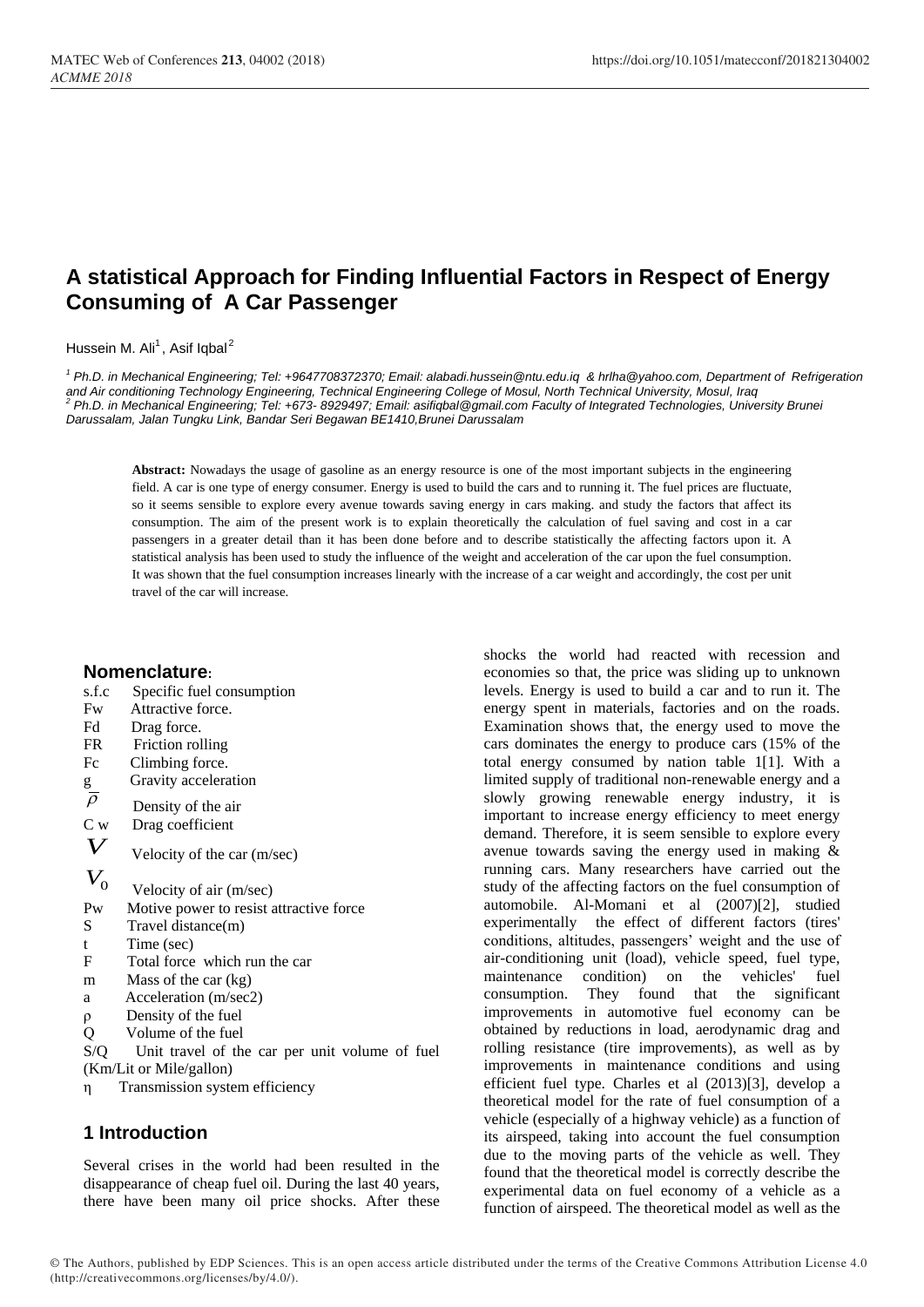experimental data clearly show that the fuel economy of a vehicle does indeed depend on its air speed. Uldis (2011)[4], measured the load as one factor that affect the fuel consumption of a car. He found that the fuel consumption is increasing by increasing the load, every 100 kg load increases the fuel consumption by 2.58- 2.95 % varying from the driving cycle in on-road, and 2.57- 2.89 % on chassis dynamometer experiments. Jan Rouwendal (1996)[5], analyzed the fuel efficiency of private cars in relation to both the technical characteristics of the cars and the socio-economic characteristics of a driver. This effect has been investigated for a sample of Dutch drivers. He found that the age, type of employment of the driver and the price of the gasoline have significant effects upon the fuel efficiency.

In the present work, a statistical analysis has been used to study the influence of the weight and acceleration of the car upon the fuel consumption. For this purpose, the following guide lines have been followed:

## **2 Pre-Experimental Planning**

## **2.1Recognition of system**

For the present study, a car (Golf model 1.3 trim C.CL.GL) of the following technical data has been used [6], is: Capacity (1227 cm3) Weight of the car =  $751.9$  Kg  $S.f.c - 0.34$  Kg/KW.hr = 9.68\*10-8 Kg/w.sec  $P = 780$  kg/m3 Face area  $= 2.2795$  m<sup>2</sup> Acceleration =2.1 m/sec2

 $\eta = 0.9$  $C_w = 0.34$  $f = 0.015$ 

 $V = 25$  m/sec

# $V_0 = 2.77 m/sec$

## **2.2 Theoretical Analysis:**

To understand the factors involved in running the car, the following mathematical analysis have been carried out as shown in Fig. 1.[3], .

$$
F_w = F_c + F_R + F_d
$$
  
where:  
FW = attractive force.  
Fd = Drag force.  
FR = Friction rolling = m \* f \* g  
Fc = climbing force.



**Fig. 1** forces effecting in running the car

After some derivatives for the elements of the above relation both sides of the above equation from zero to t. the following relation was obtained:

$$
\frac{\eta^* Q^* \rho}{s.f.c} = s(F_* + m^* a)
$$

$$
\frac{Q}{s} = \frac{(F_* + m^* a)^* s.f.c}{\rho^* \eta}
$$

$$
\therefore \frac{s}{Q} = \frac{\rho^* \eta}{(F_* + m^* a)^* s.f.c}
$$

where:

 $\frac{s}{Q}$  = unit travel of a car/unit volume of fuel

As shown in the equation above:  $\rho$ ,  $\eta$  and s.f.c Can be regarded as constant

Therefore  $\frac{3}{Q}$  $\frac{s}{s}$  is a function of a mass of car (m),

acceleration (a) and attractive force  $(F^{\nu}_{\nu})$ . But:

$$
F_w = F_c + F_R + F_d
$$
  
\n
$$
F_R = m * f * g
$$
  
\n
$$
F_d = 0.5 \rho C_w A (v + v_0)^2
$$
  
\ni.e.  $\frac{s}{Q}$  vary with m, a, f, C<sub>w</sub>, A, v, v<sub>0</sub>

## **2.3 Choice of factors and selection of the response variable**

In selecting the response variable, we have to be certain that variable completely provides clear, correct and useful information about the process or system that under study. In this experiment, the fuel consumption of a car has been chosen as the response that has to be reviewed. Now, the question is what are the factors that effect upon the fuel consumption of any car?

Actually, there are many factors (controllable, uncontrollable, or noise factors) effect on the fuel consumption of a car, these are: (Weight of the car, Road properties., Maximum speed, Acceleration of the car, Drag force affected by the temperature and air pressure, Aerodynamic shape of a car and Velocity of the wind, etc.). In the present work, it is interested to study the effective of the weight and acceleration of the car that have more effective two factors upon the value of the usage of gasoline by the car. Each of them has special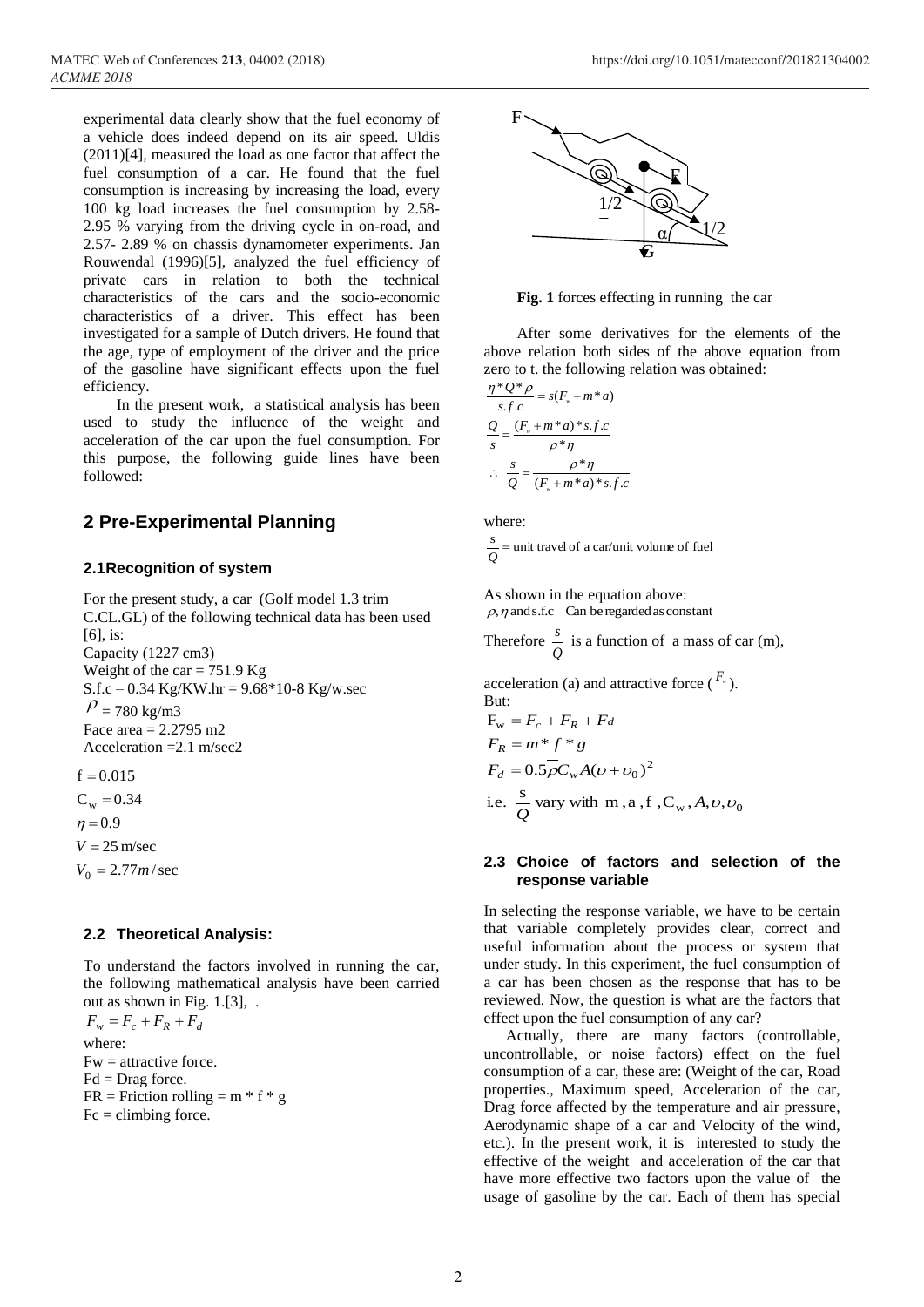levels. We choose those two factors so we can say that there are fixed effect factors. In the first view, it seems that the weight of the car is constant, but it's not true. Because the weight of car is the summation of pure weight of empty car and what is inside in it, including persons and other things in it. Then by changing the car weight from a minimum value (pure empty car weight plus a minimum assumed as driver's weight) to the maximum value of weight that can be held by the car we can find the limitations of the car weight as the factor that must be studied.

The data of this experiment have been chosen randomly and can be shown on the table 1.

**Table 1** Value of S/Q for each experiment. The values in the dark cells are average of each grand cell. The Values unit is (km/lit)

|             |      | acceleration $(m/s^2)$ |            |                |       |                |       |                |       |
|-------------|------|------------------------|------------|----------------|-------|----------------|-------|----------------|-------|
|             |      |                        | 2.1<br>3.1 |                | 4.1   |                |       | 5.1            |       |
|             | 827  | 4.037<br>4.356         | 4.19       | 2.940<br>3.821 | 3.381 | 2.312<br>2.529 | 2.421 | 1.905<br>2.225 | 2.06  |
|             | 902  | 3.752<br>4.691         | 4.22       | 2.723<br>3.722 | 3.223 | 2.137<br>2.168 | 2.153 | 1.758<br>2.683 | 2.22  |
|             | 977  | 3.504<br>4.207         | 3.85       | 2.535<br>2.852 | 2.694 | 1.986<br>2.973 | 2.480 | 1.632<br>2.125 | 1.87  |
| weight (kg) | 1052 | 3.287<br>3.454         | 3.37       | 2.371<br>2.444 | 2.408 | 1.855<br>1.988 | 1.922 | 1.523<br>1.676 | 1.600 |
|             | 1127 | 3.096<br>3.525         | 3.31       | 2.228<br>2.350 | 2.289 | 1.740<br>2.458 | 2.099 | 1.427<br>1.998 | 1.71  |

As shown in table 1, for each situation of the two factors, because of lack of resources and expensiveness of each experiment, we just did two experiments.

In table 1 there are (40 ) data observed randomly and all of them it will be use. By choosing the response, data, and factors we can be sure about first and important part of the experiments. This means that, the preexperimental planning is complete.

## **3 Experimental Design**

## **3.1 Choice of experiment**

If the pre-experimental planning activities are done correctly, the choose of experiment becomes relatively easy. In this section we have to select a number of replication and determine which type of design should be used. There are several designs that can be choose to do this experiment but, because of the lack of the resources and expensiveness of the experiments, we have to choose the number of replication as two replicates under each weight and acceleration.

## **3.2 Factorial Design**

In this paper, we suspect that there are two factors effect on the response of experiments (fuel consumption of the car) more than the other factors. There are many design experiments involve the study of the effects of two or more factors. In general, factorial designs are most efficient for this type of experiment. By a factorial design, in each replication of experiment, all possible combination of the levels of the factors was investigated[7].

Because of the above reason, we had used factorial design of choice of experimental design in this experiment, and as result the two-factor factorial design applied for experiments. Table 2 shows the basic design of two-factor factorial design.

As shown in table 2 there are two factors, acceleration as factor and has five levels and weight as factor B that has four levels (based on table 1).

**Table 2** basic design of two-factor factorial design

|              |                | Factor A  |           |           |           |              |           |                         |                 |  |
|--------------|----------------|-----------|-----------|-----------|-----------|--------------|-----------|-------------------------|-----------------|--|
|              |                |           |           | 2         |           | 3            |           | 4                       |                 |  |
|              | 1              | $y_{111}$ |           | $y_{121}$ |           | $y_{131}$    |           | $y_{141}$               |                 |  |
|              |                | $y_{112}$ | $y_{11.}$ | $y_{122}$ | $y_{12}$  | $y_{132}$    | $y_{13.}$ | $y_{142}$               | $\bar{y}_{14.}$ |  |
|              | $\overline{c}$ | $y_{211}$ |           | $y_{221}$ |           | $y_{231}$    |           | $y_{241}$               |                 |  |
| $\mathbf{p}$ |                | $y_{212}$ | $y_{21}$  | $y_{222}$ | $y_{22}$  | $y_{232}$    | $y_{23}$  | $y_{242}$               | $\bar{y}_{24.}$ |  |
| Factor       | 3              | $y_{311}$ |           | $y_{321}$ |           | $y_{331}$    |           | $y_{341}$               | $\bar{y}_{34.}$ |  |
|              |                | $y_{312}$ | $y_{31.}$ | $y_{322}$ | $y_{32.}$ | $y_{332}$    | $y_{33}$  | $y_{342}$               |                 |  |
|              | 4              | $y_{411}$ |           | $y_{421}$ |           | $y_{431}$    |           | $y_{441}$               |                 |  |
|              |                | $y_{412}$ | $y_{41.}$ | $y_{422}$ | $y_{42.}$ | $y_{432}$    | $y_{43}$  | $y_{442}$               | $\bar{y}_{44.}$ |  |
|              | 5              | $y_{511}$ |           | $y_{511}$ |           | $y_{531}$    |           | $y_{541}$               |                 |  |
|              |                | $y_{512}$ | $y_{51.}$ | $y_{522}$ | $y_{52.}$ | <i>y</i> 532 | $y_{53}$  | <i>y</i> <sub>542</sub> | $\bar{y}_{54.}$ |  |

Factor A (weight): has five levels that are:

- I. empty car plus driver's weight
- II. empty car plus driver's and another person
- III. empty car plus driver's and two other persons
- IV. empty car plus driver's and three other persons
- V. empty car plus driver's and four other persons

Factor B (acceleration): has 4 levels that are:

The values of this factor have been selected according to the acceleration that is in range of factory information:

- I.  $2.1^{(m/s^2)}$
- II.  $3.1^{(m/s^2)}$
- III.  $4.1^{(m/s^2)}$
- IV.  $5.1^{(m/s^2)}$

## *3.2.1 Formulate effects model and test hypotheses*

The observation in a factorial experiment can be described by a model. In this experiment all factors are fixed, therefore it is easy to test hypotheses and formulate effects model. Also the probability of type one error,  $\alpha$ , often called the significance level had chosen as 0.05 in this experiment.

For a fixed effect model, test statistics for each main effect and interaction may be constructed by dividing corresponding mean square error. All of these F test will be upper tail, one tail test. The number of degree of freedom for any main effect is the number of levels of the factor minus one, and the number of degree of freedom for an interaction is the product of the number of degrees of freedom associated with the individual components of the interaction. Effects model and testing hypothesis in the following pages.

In this design *a* is the number of weights that has been used in this research, and b is the number of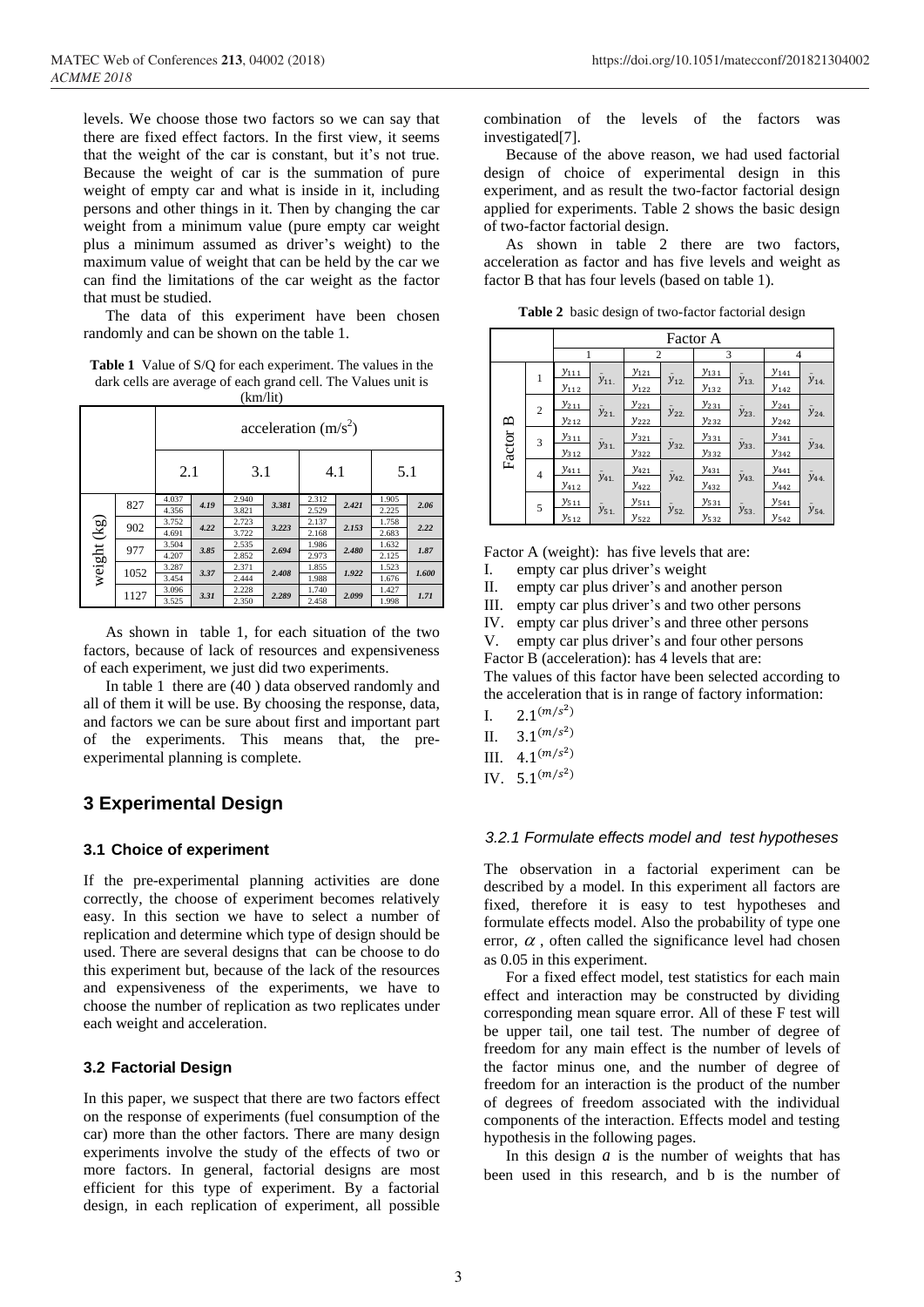accelerations that has been assumed for the car. The total of each treatment can be shown in table 3.

**Table 3** Totals of each treatment (values in dark cells are average of each interaction treatment)

|                 |      | acceleration $(m/s^2)$ |       |       |        |       |        |       |        |                       |
|-----------------|------|------------------------|-------|-------|--------|-------|--------|-------|--------|-----------------------|
|                 |      | 2.1                    |       | 3.1   |        | 4.1   |        | 5.1   |        | <b>y</b> <sub>i</sub> |
|                 | 827  | 4.037                  | 4.196 | 2.940 | 3.381  | 2.312 | 2.421  | 1.905 | 2.065  | 24.125                |
|                 |      | 4.356                  |       | 3.821 |        | 2.529 |        | 2.225 |        |                       |
|                 | 902  | 3.752                  | 4.222 | 2.723 | 3.223  | 2.137 | 2.153  | 1.758 | 2.221  | 23.634                |
| $(\mathsf{kg})$ |      | 4.691                  |       | 3.722 |        | 2.168 |        | 2.683 |        |                       |
|                 | 977  | 3.504                  | 3.856 | 2.535 | 2.694  | 1.986 | 2.480  | 1.632 | 1.879  | 21.814                |
| weight (        |      | 4.207                  |       | 2.852 |        | 2.973 |        | 2.125 |        |                       |
|                 | 1052 | 3.287                  | 3.371 | 2.371 | 2.408  | 1.855 | 1.922  | 1.523 | 1.600  | 18.598                |
|                 |      | 3.454                  |       | 2.444 |        | 1.988 |        | 1.676 |        |                       |
|                 | 1127 | 3.096                  | 3.311 | 2.228 | 2.289  | 1.740 | 2.099  | 1.427 | 1.713  | 18.822                |
|                 |      | 3.525                  |       | 2.350 |        | 2.458 |        | 1.998 |        |                       |
| У.ј.            |      | 37,909                 |       |       | 27.986 |       | 22.146 |       | 18.952 | $y = 106.993$         |

## **4 Statistical Analysis**

#### **4.1 Analysis of the data**

Statistical methods should be used to analyze the data so that results and conclusion are objective rather than judgmental in nature. If the experiment has been designed correctly and if it has been performed according to the design, the statistical methods required are not elaborate. There are many excellent software packages designed to assist in data analysis.

In this paper, **Mathematica** and **MS- Excel** has been used to analysis the data. Tables and formulas that construct in the following pages make everything clear to realize steps of analyzing.

#### **4.2 Analysis of variance (ANOVA)**

Mathematica and MS-Excel for constructing analysis of variance have been used.

The analysis of variance is summarized in table 4 that constructed with Mathematica software package. The primary assumption in this work is  $\alpha = 0.01$ . From the table 4 and the assumption of the  $\alpha$  value we can understand that none of the two factors, weight and acceleration, lonely is significantly affecting the fuel consumption of the car. But the interaction of these two factors is significantly affecting the rate of fuel consumption.

**Table 4** analysis of variance table

| Treatment                                 | SS     | DOF | MS       |          | P-Value      |
|-------------------------------------------|--------|-----|----------|----------|--------------|
| weight                                    | 3.385  |     | 0.84625  | 5.038702 | 0.005545     |
| acceleration                              | 20.805 | 3   | 6.935    | 41.29205 | $9.031*10-9$ |
| Interaction of weight and<br>acceleration | 0.95   | 12  | 0.079167 | 0.47137  | 0.903133     |
| error                                     | 3.359  | 20  | 0.16795  |          |              |
| total                                     | 28.499 | 39  |          |          |              |

However, to compare the results of each treatment, Tukey method was used to show that each treatment is significantly different from the others or not. To know the answer of this question each pair of the treatments together with the Tukey method is compare as bellow.

The rate of fuel consumption in this project has been shown as unit value of (km/lit). This means that the best fuel consumption is that value which gives maximum travel distance passed by the car under the same fuel consumed.

PostTests → {Weight

 $\rightarrow$  Tukey {{827,1052}, {902,1052}, {827,1127}}

According to the above statement that is from Mathematica software, we can understand that there is no significant difference between weight 827, 902, and 977 kg. This shows that we can run the car with 977 kg weight without sensible change in fuel consumption in compare with the time that we run it with 827 kg weight. Logically we know that the optimum usage of the car is in the time that we use it with more weight.

PostTests → {Acceleration

 $\rightarrow$  Tukey {{2.1,3.1}, {2.1,4.1}, {3.1,4.1}, {2.1,5.1}, {3.1,5.1}}

According to the above statement that is from Mathematica software, we can understand that there is significant difference between acceleration 2.1 and other accelerations that have been experienced in this project and also we see that the more acceleration, the more fuel consumption is caused. Then the economical acceleration of the car is 2.1 meter per square second.

#### *4.2.1 Analysis of residual*

After performing analysis of variance, the second step is to check of the normality assumption that could be made by plotting residual histogram. useful procedure is to construct a normal probability plot of the residuals. By using following formulas we can find the residuals, and data of residuals summarized in table 5.

$$
e_{ijk} = y_{ijk} - \hat{y}_{ijk} \quad \& \quad \hat{y}_{ijk} = y_{ij} \Longrightarrow e_{ijk} = y_{ijk} - y_{ij}.
$$

Also in Fig. 2, normality assumption had checked and as it is shown in this figure there is no point outlier. The reason is that, the data have been chosen randomly & it has variety of scale (quantity).

**Table 5** residual versus predicted values

| Vijk | $e_{ik}$ | Vijk | $e_{ik}$ | Vijk | $e_{ijk}$ | Vijk | e <sub>ijk</sub> |
|------|----------|------|----------|------|-----------|------|------------------|
| 4.04 | $-0.16$  | 2.94 | $-0.44$  | 2.31 | $-0.11$   | 1.91 | -0.16            |
| 4.36 | 0.16     | 3.82 | 0.44     | 2.53 | 0.11      | 2.23 | 0.16             |
| 3.75 | $-0.47$  | 2.72 | $-0.50$  | 2.14 | $-0.02$   | 1.76 | $-0.46$          |
| 4.69 | 0.47     | 3.72 | 0.50     | 2.17 | 0.02      | 2.68 | 0.46             |
| 3.50 | $-0.35$  | 2.54 | -0.16    | 1.99 | $-0.49$   | 1.63 | $-0.25$          |
| 4.21 | 0.35     | 2.85 | 0.16     | 2.97 | 0.49      | 2.13 | 0.25             |
| 3.29 | $-0.08$  | 2.37 | $-0.04$  | 1.86 | $-0.07$   | 1.52 | $-0.08$          |
| 3.45 | 0.08     | 2.44 | 0.04     | 1.99 | 0.07      | 1.68 | 0.08             |
| 3.10 | $-0.21$  | 2.23 | -0.06    | 1.74 | $-0.36$   | 1.43 | $-0.29$          |
| 3.53 | 0.21     | 2.35 | 0.06     | 2.46 | 0.36      | 2.00 | 0.29             |

Furthermore in this experiment there is a fixed factor design model so it is possible to use the data without eliminating any data or repeating any experiment.

#### *4.2.2 Test for equality of variance*

Another assumption that must be satisfied for this experiment is equality of variance. If the model is correct and if the assumptions are satisfied, the residual should be structure less. In this experiment check equality of